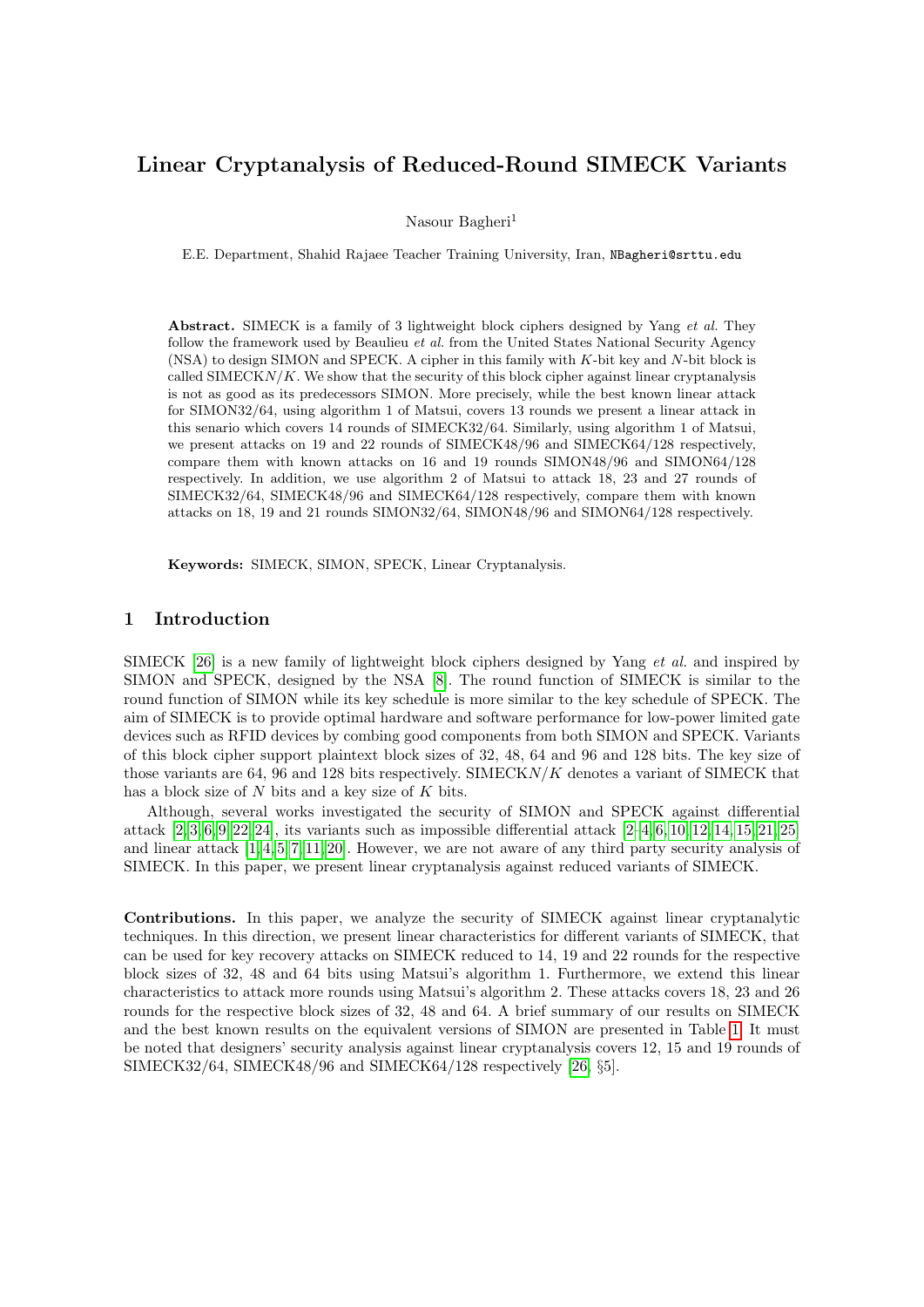<span id="page-1-0"></span>Table 1: Linear cryptanalysis of SIMECK, using the Matsui's Algorithm 1 and 2, and comparison with the best known results on the equivalent versions of SIMON.

|                      | Variant      |    |          |            | # Attacked Rounds Data Time Success Probability Reference |           |
|----------------------|--------------|----|----------|------------|-----------------------------------------------------------|-----------|
| Matsui's Algorithm 1 | SIMON32/64   | 13 | $2^{32}$ | $2^{32}$   | 0.997                                                     | 4         |
|                      | SIMECK32/64  | 13 | $2^{30}$ | $2^{30}$   | 0.997                                                     | Section 3 |
|                      | SIMECK32/64  | 14 | $2^{32}$ | $2^{32}$   | 0.841                                                     | Section 3 |
|                      | SIMON48/96   | 16 | $2^{46}$ | $2^{46}$   | 0.997                                                     | 4         |
|                      | SIMECK48/96  | 18 | $2^{48}$ | $2^{48}$   | 0.997                                                     | Section 3 |
|                      | SIMECK48/96  | 19 | $2^{46}$ | $2^{46}$   | 0.841                                                     | Section 3 |
|                      | SIMON64/128  | 19 | $2^{58}$ | $2^{58}$   | 0.997                                                     | 4         |
|                      | SIMECK64/128 | 22 | 200      | $2^{60}$   | 0.997                                                     | Section 3 |
|                      | SIMECK64/128 | 23 | $2^{64}$ | $2^{64}$   | 0.841                                                     | Section 3 |
| Matsui's Algorithm 2 | SIMON32/64   | 18 | $2^{32}$ | $2^{61.5}$ | 10.477                                                    |           |
|                      | SIMECK32/64  | 18 | $2^{31}$ | $2^{63.5}$ | 0.477                                                     | Section 4 |
|                      | SIMON48/96   | 19 | $2^{47}$ | $2^{82}$   | 0.477                                                     | 1         |
|                      | SIMECK48/96  | 24 | $2^{45}$ | $2^{94}$   | 0.477                                                     | Section 4 |
|                      | SIMON64/128  | 21 | $2^{59}$ | $2^{123}$  | 0.477                                                     |           |
|                      | SIMECK64/128 | 27 | $2^{61}$ | 2120.5     | 0.477                                                     | Section 4 |

Organization. The paper is structured as follows. In §[2](#page-1-2) we present a brief description of SIMECK. In section §[3](#page-1-1) we present the idea of linear attacks on SIMON and apply linear attacks to variants of SIMECK using Matsui's algorithm 1. In §[3](#page-1-1) we extend our attacks on variants of SIMECK using Matsui's algorithm 2. Finally, we conclude the paper in §[5](#page-7-0) and propose possible future directions of research.

#### <span id="page-1-2"></span>2 Description of the SIMECK Family

SIMECK is a classical Feistel block cipher with the round block size of  $2n$  bits and the key size of  $4n$ , where n is the word size. The number of rounds of cipher is denoted by  $r$  and depends on the variant of SIMON which are 32, 36 and 44 rounds for SIMECK32/64, SIMECK48/96 and SIMECK64/128 respectively. For a 2n-bit string X, we use  $X_L$  and  $X_R$  to denote the left and right halves of the string respectively. The output of round r is denoted by  $X^r = (X_R^r \parallel X_L^r)$  and the subkey used in the round r is denoted by  $K^r$ . Given a string  $X, (X)_i$  denotes the *i*-th bit of X. Bitwise circular rotation of string a by b position to the left is denoted by  $a \lll b$ . Further,  $\oplus$  and  $\&$  denote bitwise XOR and AND operations respectively. We use  $P$  and  $C$  to denote a plaintext and a ciphertext respectively.

The function  $F: \mathbb{F}_2^n \to \mathbb{F}_2^n$  used in each round of SIMECK is non-linear and non-invertible, and is applied to the left half of the state, so the state is updated as:

<span id="page-1-3"></span>
$$
X^{r+1} = (F(X_L^r) \oplus X_R^r \oplus K^r \parallel X_L^r). \tag{1}
$$

The  $F$  function is defined as:

$$
F(X) = (X \lll 1) \oplus ((X) \& (X \lll 5)).
$$

The subkeys are derived from a master key. Depending on the size of the master key, the key schedule of SIMECK operates on four n-bit word registers. Detailed description of SIMECK variants structure and key scheduling can be found in [\[26\]](#page-10-0) but it has no affect on our analysis.

#### <span id="page-1-1"></span>3 Linear Cryptanalysis of SIMECK using the Matsui's Algorithm 1

Linear cryptanalysis [\[17\]](#page-9-14) is a classical known-plaintext attack cryptanalytic technique that was employed on several block ciphers such as FEAL-4, DES, Serpent and SAFER [\[13,](#page-9-15) [16,](#page-9-16) [17,](#page-9-14) [23\]](#page-10-4). In this section, we present linear characteristics for variants of SIMECK using the Matsui's algorithm 1 [\[17\]](#page-9-14).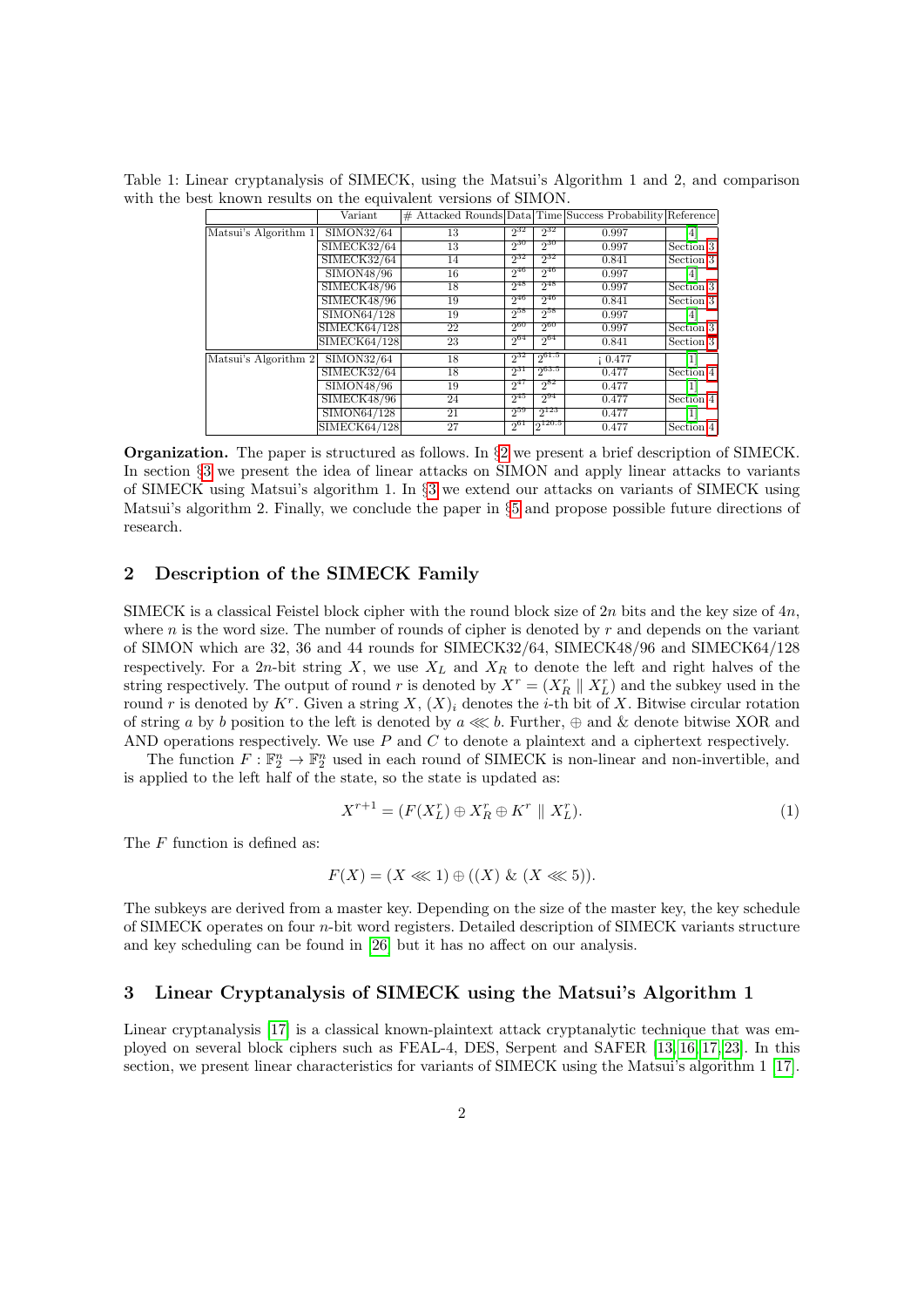In the round function of SIMECK, similar to SIMON, the only non-linear operation is the bitwise AND. Note that, given single bits A and B, then  $Pr(A \& B = 0) = \frac{3}{4}$ . Hence, we can extract the following highly biased linear expressions for the  $F$  function of SIMECK (there are equivalent linear expressions for the  $F$  function of SIMON [\[4\]](#page-9-4)):

Approximation 1: 
$$
\Pr((F(X))_i = (X)_{i-1}) = \frac{3}{4}
$$
,  
Approximation 2:  $\Pr((F(X))_i = (X)_{i-1} \oplus (X)_i) = \frac{3}{4}$ ,  
Approximation 3:  $\Pr((F(X))_i = (X)_{i-1} \oplus (X)_{i-5}) = \frac{3}{4}$ ,  
Approximation 4:  $\Pr((F(X))_i = (X)_{i-1} \oplus (X)_i \oplus (X)_{i-5}) = \frac{1}{4}$ . (2)

Given the round function [\(1\)](#page-1-3) of SIMECK and these linear approximations, we can extract the following linear expressions for the  $i^{th}$  round of the SIMECK:

<span id="page-2-0"></span>
$$
(X_L^i)_9 \oplus (X_R^i)_{10} \oplus (K^i)_{10} = (X_L^{i+1})_{10}
$$
\n
$$
(3)
$$

$$
(X_L^{i+3})_{10} \oplus (X_R^{i+3})_9 \oplus (K^{i+2})_{10} = (X_R^{i+2})_{10}
$$
\n<sup>(4)</sup>

Each equality in Equation [\(3\)](#page-2-0) holds with probability  $\frac{3}{4}$ . Given that  $(X_L^{i+1})_{10} = (X_R^{i+2})_{10}$ , we can use Equation [\(3\)](#page-2-0) in a meet in the middle approach to extract a 3-round linear approximation as follows, for which the bias is  $\frac{1}{8}$  (the bias of a linear approximation which is hold with the probability of p is defined as  $|p-\frac{1}{2}|$  ):

$$
(X_L^i)_9 \oplus (X_R^i)_{10} \oplus (X_L^{i+3})_{10} \oplus (X_R^{i+3})_9 = (K^i)_{10} \oplus (K^{i+2})_{10}.
$$
 (5)

Since  $(X_R^i)_{10} = (X_L^{i-1})_{10}$  and with the probability of  $\frac{3}{4}$ , we have  $(X_L^i)_{9} = (X_L^{i-1})_{8} \oplus (X_R^{i-1})_{9} \oplus (K^{i-1})_{9}$ , we can add a round to the top of the current 3-round approximation and produce a 4-round linear expression, with the bias of  $\frac{1}{16}$ , as follows:

$$
(X_L^{i-1})[8,10] \oplus (X_R^{i-1})_9 \oplus (X_L^{i+3})_{10} \oplus (X_R^{i+3})_9 = (K^{i-1})_9 \oplus (K^i)_{10} \oplus (K^{i+2})_{10}.
$$
 (6)

where  $(X)[i_1, ..., i_m] = (X)_{i_1} \oplus ... \oplus (X)_{i_m}$ . Similarly, since  $(X_L^{i+3})_{10} = (X_R^{i+4})_{10}$  and with the probability of  $\frac{3}{4}$  we have  $(X_R^{i+3})_9 = (X_R^{i+4})_8 \oplus (X_L^{i+4})_9 \oplus (K^{i+4})_9$ , we can add a round to the bottom of the current 4-round approximation and produce a 5-round linear expression, with the bias of  $\frac{1}{16}$ , as follows:

$$
(X_L^{i-1})[8,10] \oplus (X_R^{i-1})_9 \oplus (X_R^{i+4})[8,10] \oplus (X_L^{i+4})_9 = (K^{i-1})_9 \oplus (K^i)_{10} \oplus (K^{i+2})_{10} \oplus (K^{i+4})_9. \tag{7}
$$

Following this approach we can extend this linear approximation by adding extra rounds to top and bottom and drive a linear approximation for more rounds of SIMECK. In Table [2,](#page-4-0) Table [3](#page-4-1) and Table [4](#page-5-1) sequences of approximation to produce linear characteristics for SIMECK32/64, SIMECK48/96 and SIMECK64/128 are presented. In the last column of each table, number of approximation in each round is presented. Given that for any used approximation in these tables bias is  $\frac{1}{4}$ , based on the piling-up lemma [\[17\]](#page-9-14) the bias of a linear characteristic with N approximation would be  $2^{N-1} \times (\frac{1}{4})^N$  $2^{-(N+1)}$ .

<span id="page-2-1"></span>It is clear from Table [2](#page-4-0) that we can produce a 11-round linear characteristic for SIMECK32/64 with bias  $2^{-15}$  as follows:

$$
\begin{pmatrix}\n(X_R^1)_7 \oplus (X_L^1)[6,8,10] \\
\oplus (X_L^{12})_9 \oplus (X_R^{12})[6,10]\n\end{pmatrix} = \begin{pmatrix}\n(K^1)_7 \oplus (K^2)[8,10] \oplus (K^3)_9 \oplus (K^4)_{10} \\
\oplus (K^6)_{10} \oplus (K^7)_9 \oplus (K^8)[8,10] \\
\oplus (K^9)_7 \oplus (K^{10})[6,8,10] \oplus (K^{11})_9\n\end{pmatrix},
$$
\n(8)

Given this 11-round linear characteristic, we can add another round to its top and a round to its bottom to extend the attack up to 13 rounds. The added rounds are related to the plaintext and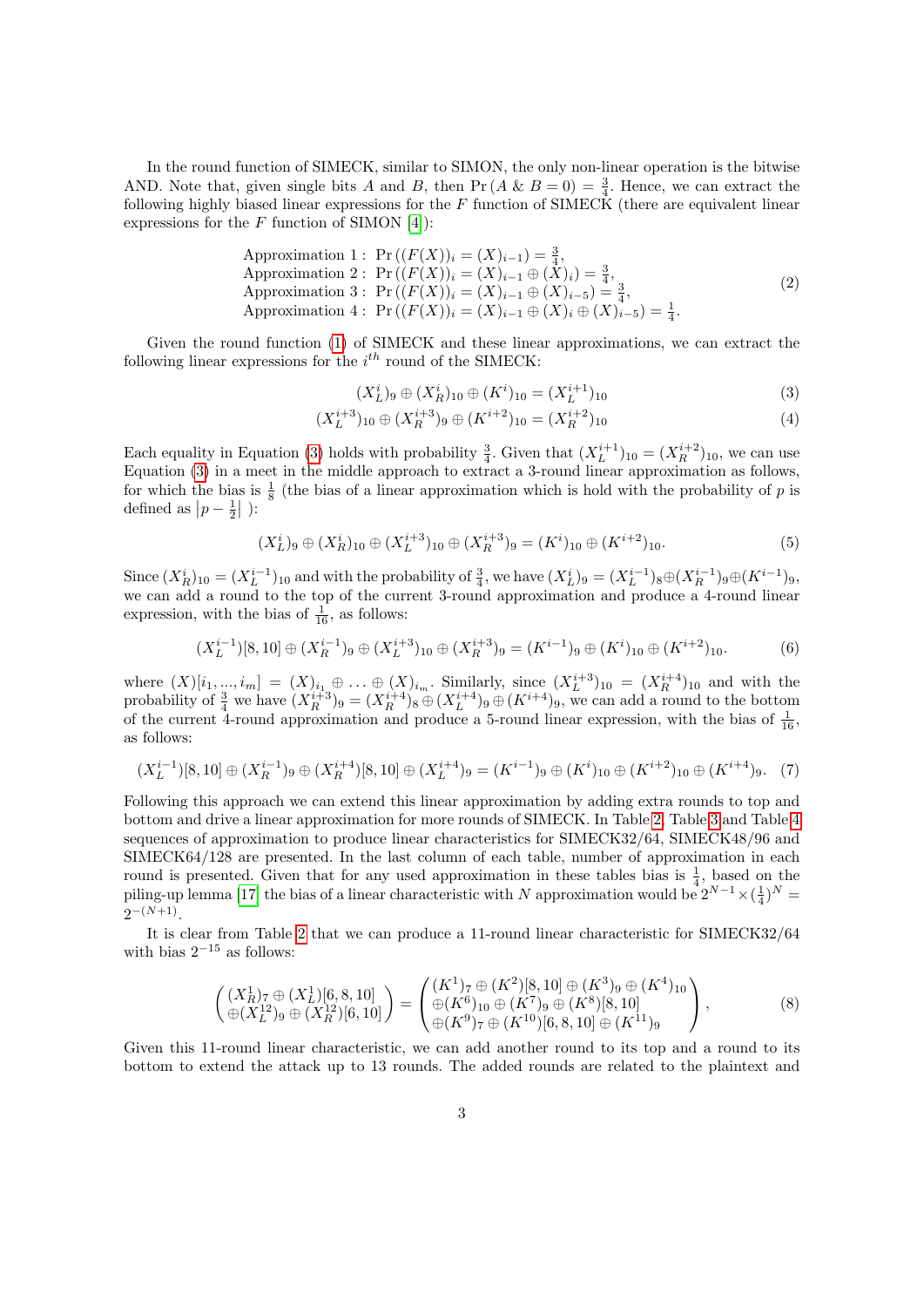ciphertext and free of any approximation, because we know the input of  $F$  functions for these rounds and key does not affect approximation. In this way we have a 13-round linear characteristic between plaintext and ciphertext of SIMECK32/64 for which the bias is 2−15. Given this linear characteristic, using Matsui's Algorithm 1 with the data complexity of  $(2^{-15})^2 = 2^{30}$ , an adversary can retrieve 1 bit of the key with the success probability of 0.997 [\[17,](#page-9-14) Table 2.].

The adversary can use Table [2](#page-4-0) to produce a 12-round linear characteristic for SIMECK32/32 with bias of  $2^{-17}$  as follows:

$$
\begin{pmatrix}\n(X_R^1)_7 \oplus (X_L^1)[6,8,10] \\
\oplus (X_L^{13})[6,10] \oplus (X_R^{13})_5\n\end{pmatrix} = \begin{pmatrix}\n(K^1)_7 \oplus (K^2)[8,10] \oplus (K^3)_9 \oplus (K^4)_{10} \\
\oplus (K^6)_{10} \oplus (K^7)_9 \oplus (K^8)[8,10] \oplus (K^9)_7 \\
\oplus (K^{12})[6,10] \oplus (K^{12})[6,10]\n\end{pmatrix},
$$
\n(9)

Given this 12-round linear characteristic, we can add another round to its top and a round to its bottom to extend the attack up to 14 rounds. Hence, using Matsui's Algorithm 1 with the data complexity of  $\frac{1}{4}(2^{-17})^2 = 2^{32}$ , the adversary can retrieves 1 bit of the key with the success probability of 0.841 [\[17,](#page-9-14) Table 2.].

<span id="page-3-0"></span>Similarly, it is clear from Table [3](#page-4-1) that we can produce a 16-round linear characteristic (Equa-tion [10\)](#page-3-0) with bias  $2^{-24}$  and a 17-round linear characteristic (Equation [11\)](#page-3-1) with bias  $2^{-25}$  for SIMECK48/96.

$$
\begin{pmatrix}\n(X_R^1)_5 \oplus (X_L^1)[4,6,10] \\
\oplus (X_L^{17})[6,10] \oplus (X_R^{17})_5\n\end{pmatrix} = \begin{pmatrix}\n(K^1)_5 \oplus (K^2)[6,10] \oplus (K^3)_9 \oplus (K^4)[6,8,10] \\
\oplus (K^5)_7 \oplus (K^6)[8,10] \oplus (K^7)_9 \oplus (K^8)_{10} \\
\oplus (K^{10})_{10} \oplus (K^{11})_9 \oplus (K^{12})[8,10] \oplus (K^{13})_7 \\
\oplus (K^{14})[6,8,10] \oplus (K^{15})_9 \oplus (K^{16})[6,10]\n\end{pmatrix},
$$
\n(10)

<span id="page-3-1"></span>
$$
\begin{pmatrix}\n(X_R^1)_5 \oplus (X_L^1)[4,6,10] \\
\oplus (X_L^{18})_5 \oplus (X_R^{18})[4,6,10]\n\end{pmatrix} = \begin{pmatrix}\n(K^1)_5 \oplus (K^2)[6,10] \oplus (K^3)_9 \oplus (K^4)[6,8,10] \\
\oplus (K^5)_7 \oplus (K^6)[8,10] \oplus (K^7)_9 \oplus (K^8)_{10} \\
\oplus (K^{10})_{10} \oplus (K^{11})_9 \oplus (K^{12})[8,10] \oplus (K^{13})_7 \\
\oplus (K^{14})[6,8,10] \oplus (K^{15})_9 \oplus (K^{16})[6,10] \oplus (K^{17})_5\n\end{pmatrix},
$$
\n(11)

Given these linear characteristics, we can add another round to their top and a round to their bottom to extend the attack up to 18 and 19 rounds respectively, free of extra approximation. Hence, using these linear characteristics and Matsui's Algorithm 1 with the data complexity of  $2^{48}$ , the adversary can retrieves 1 bit of the key with the success probability of 0.997 and 0.841 respectively.

Table [4](#page-5-1) shows the sequence of approximations to produce a 19-round linear characteristic (Equa-tion [12\)](#page-3-2) with bias  $2^{-30}$  and a 20-round linear characteristic (Equation [13\)](#page-3-3) with bias  $2^{-33}$  for SIMECK64/128, which can be extended to attack to 21 and 22 rounds of algorithm respectively. Given those linear characteristics, using Matsui's Algorithm 1, with the data complexity of  $2^{60}$  and  $2^{64}$ , the adversary can retrieve 1 bit of the key with the success probability of 0.997 and 0.841 respectively.

<span id="page-3-2"></span>
$$
\begin{pmatrix}\n(X_R^2)_5 \oplus (X_L^2)[4,6,10] \\
\oplus (X_L^{20})[3,9] \oplus (X_R^{20})[2,6,8,10]\n\end{pmatrix} = \begin{pmatrix}\n(K^2)_5 \oplus (K^3)[6,10] \oplus (K^4)_9 \oplus (K^5)[6,8,10] \\
\oplus (K^6)_7 \oplus (K^7)[8,10] \oplus (K^8)_9 \oplus (K^9)_{10} \\
\oplus (K^{11})_{10} \oplus (K^{12})_9 \oplus (K^{13})[8,10] \oplus (K^{14})_7 \\
\oplus (K^{15})[6,8,10] \oplus (K^{16})_9 \oplus (K^{17})[6,10] \\
\oplus (K^{18})_5 \oplus (K^{19})[4,6,10] \oplus (K^{20})[3,9]\n\end{pmatrix},
$$
\n(12)

<span id="page-3-3"></span>
$$
\begin{pmatrix}\n(X_R^1)[4,6,10] \oplus (X_L^1)[3,9] \\
\oplus (X_L^{21})[3,9] \oplus (X_R^{21})[2,6,8,10]\n\end{pmatrix} = \begin{pmatrix}\n(K^1)[4,6,10] \oplus (K^2)_5 \oplus (K^3)[6,10] \oplus (K^4)_9 \oplus \\
(K^5)[6,8,10] \oplus (K^6)_7 \oplus (K^7)[8,10] \oplus (K^8)_9 \\
\oplus (K^9)_{10} \oplus (K^{11})_{10} \oplus (K^{12})_9 \oplus (K^{13})[8,10] \oplus \\
(K^{14})_7 \oplus (K^{15})[6,8,10] \oplus (K^{16})_9 \oplus (K^{17})[6,10] \\
\oplus (K^{18})_5 \oplus (K^{19})[4,6,10] \oplus (K^{20})[3,9]\n\end{pmatrix},
$$
\n(13)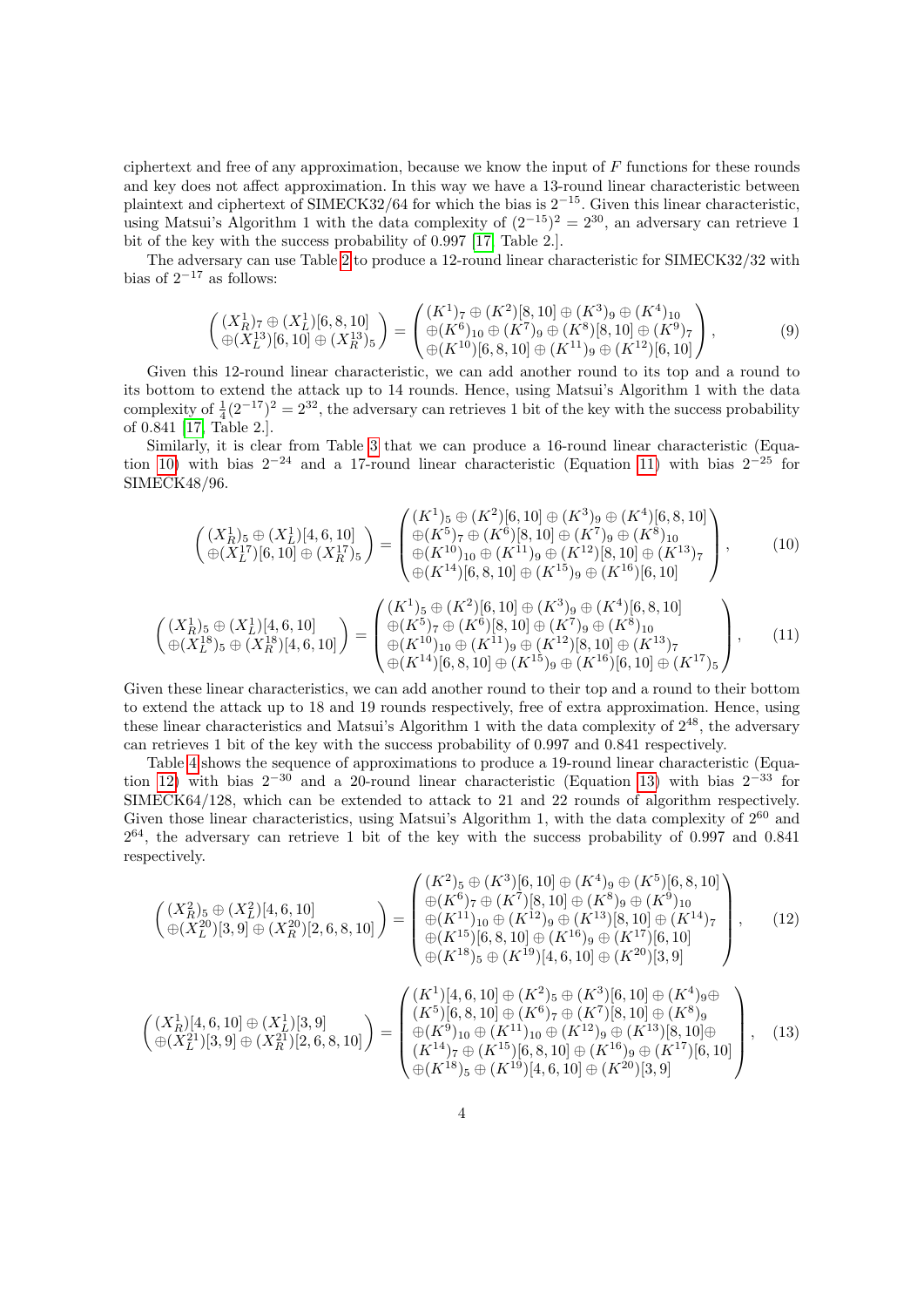|                | $\mathcal{A}_L$ | $\mathcal{A}_R$ | Used App. $#$ App. |                |
|----------------|-----------------|-----------------|--------------------|----------------|
| 1              | 10, 8, 6        | 7               | 1                  | 1              |
| $\overline{2}$ | 9, 9, 7         | 10, 8           | 1: 1               | $\overline{2}$ |
| 3              | 10, 8           | 9               | 1                  | 1              |
| 4              | 9               | 10              | 1                  | 1              |
| 5              | 10              |                 |                    |                |
| 6              | 9               | 10              | 1                  | 1              |
| 7              | 10,8            | 9               | 1                  | 1              |
| 8              | 9, 9, 7         | 10, 8           | 1; 1               | $\overline{2}$ |
| 9              | 10, 8, 6        |                 | 1                  | 1              |
| 10             | 7, 9, 5, 7, 5   | 10, 8, 6        | 2; 1; 1            | 3              |
| 11             | 10, 8, 6, 8     | 9               |                    | 1              |
| 12             | 9, 9, 5         | 10,6            | 1; 1               | 2              |

<span id="page-4-0"></span>Table 2: Sequences of approximation of a 12 round linear characteristic for SIMECK32/64.  $A_L$  and  $A_R$  denote the active bits in the left and right side respectively and App. denotes the approximation used for the corresponding bit(s) of  $A_R$ .

<span id="page-4-1"></span>Table 3: Sequences of approximation of a 17 round linear characteristic for SIMECK48/96. Notations are similar to the notations used in Table [3.](#page-4-1)

|    | $\mathcal{A}_{L}$ | $\mathcal{A}_R$ | Used App. $#$ App. |                |
|----|-------------------|-----------------|--------------------|----------------|
| 1  | 10, 6,4           | 5               | 1                  | 1              |
| 2  | 9, 9, 5           | 10,6            | 1; 1               | $\overline{2}$ |
| 3  | 10, 8, 6, 8       | 9               | 1                  | 1              |
| 4  | 7, 9,5, 7, 5      | 10, 8, 6        | 2; 1; 1            | 3              |
| 5  | 10, 8, 6          | 7               | 1                  | 1              |
| 6  | 9, 9, 7           | 10, 8           | 1; 1               | 2              |
| 7  | 10, 8             | 9               | 1                  | $\mathbf 1$    |
| 8  | 9                 | 10              | $\mathbf{1}$       | 1              |
| 9  | 10                |                 |                    | 0              |
| 10 | 9                 | 10              | 1                  | 1              |
| 11 | 10,8              | 9               | 1                  | 1              |
| 12 | 9, 9, 7           | 10, 8           | 1; 1               | 2              |
| 13 | 10, 8, 6          | 7               | 1                  | 1              |
| 14 | 7, 9,5, 7, 5      | 10, 8, 6        | 2; 1; 1            | 3              |
| 15 | 10, 8, 6, 8       | 9               | 1                  | $\mathbf 1$    |
| 16 | 9, 9, 5           | 10,6            | 1; 1               | $\overline{2}$ |
| 17 | 10, 6,4           | 5               | 1                  | $\mathbf 1$    |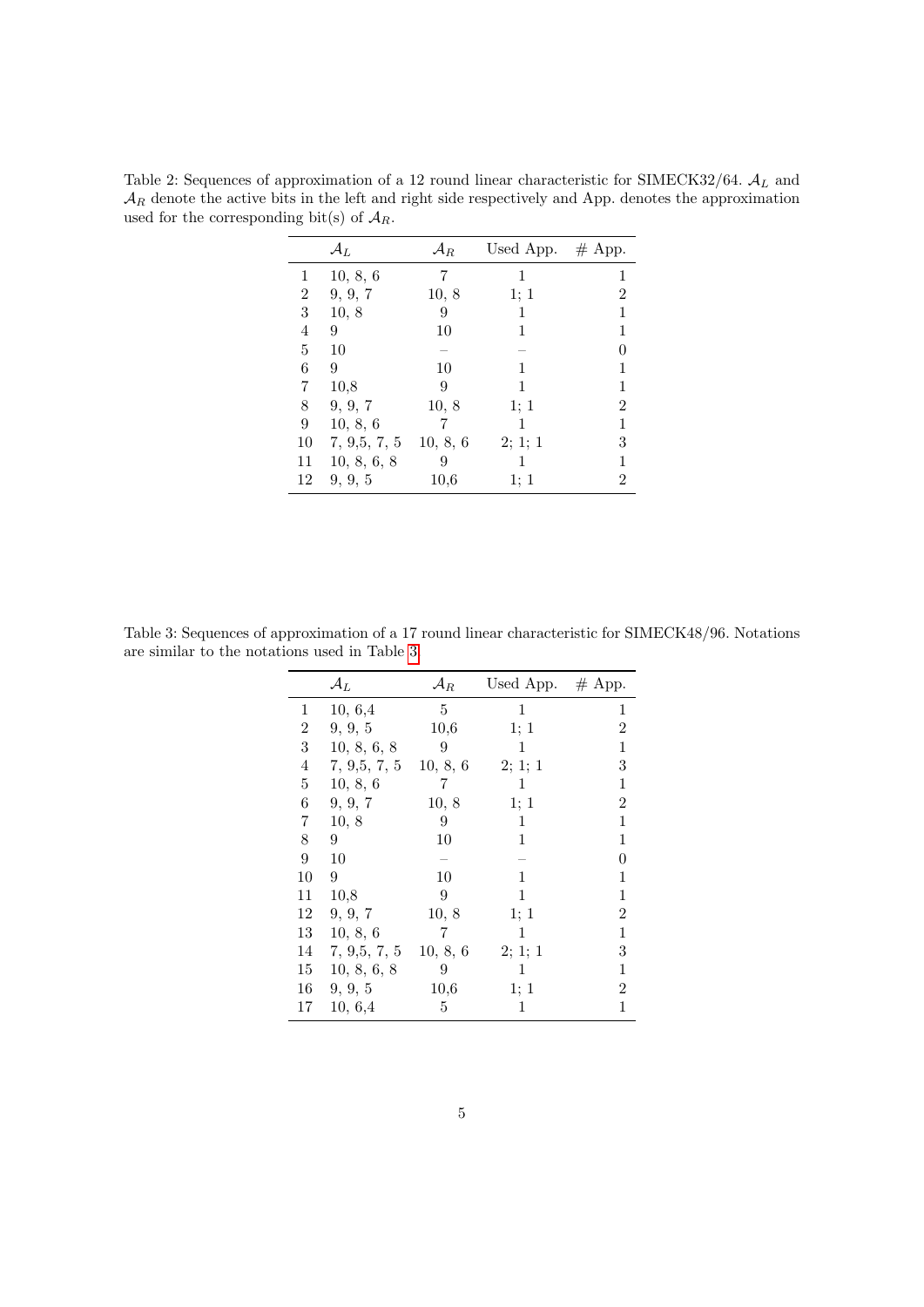|                  | $\mathcal{A}_{L}$ | $\mathcal{A}_R$ | Used App. $#$ App. |                  |
|------------------|-------------------|-----------------|--------------------|------------------|
| 1                | 5,9,5,3           | 10, 6,4         | 1;1;1              | 3                |
| $\overline{2}$   | 10, 6,4           | 5               | 1                  | $\mathbf{1}$     |
| 3                | 9, 9, 5           | 10,6            | 1; 1               | $\overline{2}$   |
| 4                | 10, 8, 6, 8       | 9               | 1                  | $\mathbf{1}$     |
| $\overline{5}$   | 7, 9, 5, 7, 5     | 10, 8, 6        | 2; 1; 1            | $\boldsymbol{3}$ |
| 6                | 10, 8, 6          | 7               | 1                  | 1                |
| 7                | 9, 9, 7           | 10, 8           | 1; 1               | $\overline{2}$   |
| 8                | 10, 8             | 9               | 1                  | 1                |
| $\boldsymbol{9}$ | 9                 | 10              | 1                  | $\mathbf{1}$     |
| 10               | 10                |                 |                    | $\overline{0}$   |
| 11               | 9                 | 10              | 1                  | 1                |
| 12               | 10,8              | 9               | 1                  | $\mathbf{1}$     |
| 13               | 9, 9, 7           | 10, 8           | 1; 1               | $\overline{2}$   |
| 14               | 10, 8, 6          | 7               | 1                  | $\mathbf{1}$     |
| 15               | 7, 9,5, 7, 5      | 10, 8, 6        | 2; 1; 1            | 3                |
| 16               | 10, 8, 6, 8       | 9               | 1                  | $\mathbf{1}$     |
| 17               | 9, 9, 5           | 10,6            | 1; 1               | $\overline{2}$   |
| 18               | 10, 6,4           | 5               | $\mathbf 1$        | $\mathbf{1}$     |
| 19               | 5,9,5,3           | 10, 6,4         | 1;1;1              | $\,3$            |
| 20               | 10, 6,4,8,4,2     | 9,3             | 2,1                | $\overline{2}$   |

<span id="page-5-1"></span>Table 4: Sequences of approximation of a 20 round linear characteristic for SIMECK64/128. Notations are similar to the notations used in Table [3.](#page-4-1)

## <span id="page-5-0"></span>4 Linear Cryptanalysis of SIMECK using the Matsui's Algorithm 2

In this section, we use Matsui's algorithm 2 to recover the key of more rounds of variants of SIMECK. For example, in the case of SIMECK 32/64, given the linear characteristic represented in Equation [8](#page-2-1) with bias  $2^{-15}$ , we guess subkyes of rounds at the beginning and the end of the cipher and determine the correlation of the following linear relation to filter the wrong subkeys:

$$
(X_R^i)_{7} \oplus (X_L^i)[6,8,10] \oplus (X_L^{i+11})_{9} \oplus (X_R^{i+11})[6,10] \tag{14}
$$

With respect to Table [5,](#page-6-0) we can append a round to the beginning of the cipher to find a new 12-round linear characteristic. Since SIMECK injects the subkey at the end of its round function, then this work does not add any computational complexity. More precisely, for the current 11-round linear characteristic, we evaluate  $(X_R^i)_{7} \oplus (X_L^i)[6, 8, 10] \oplus (X_L^{i+11})_9 \oplus (X_R^{i+11})[6, 10]$ . When we add a round in the backwards direction, i.e. round  $i-1$ , we can determine  $(X_L^i)[6, 8, 10]$  as a function of  $F(X_L^{i-1})[6, 8, 10] \oplus (K^{i-1})[6, 8, 10] \oplus X_R^{i-1})[6, 8, 10]$ , where we know  $X_R^{i-1}$  and  $X_L^{i-1}$ . On the other hand,  $(X_R^i)_7 = (X_L^{i-1})_7$ . Hence, it is possible to use the correlation of the following linear relation to filter the wrong subkeys:

$$
(X_L^{i-1})_7 \oplus F(X_L^{i-1})[6,8,10] \oplus X_R^{i-1})[6,8,10] \oplus (X_L^{i+11})_9 \oplus (X_R^{i+11})[6,10].
$$

It means that we do not need to know the value of  $(K^{i-1})[6, 8, 10]$  (in Table [5](#page-6-0) such bits of key are indicated in red). We can continue our method to add more rounds to the beginning of linear characteristic in the cost of guessing some bits of subkeys. To add more rounds in backward, for example we must guess the bit  $(F(X_L^{i-1}))_6 = (X_L^{i-1})_5 \oplus ((X_L^{i-1})_6 \& (X_L^{i-1})_1)$ . Given that for any 2-bit AND gate if an input is 0 then the output would be 0, to determine  $(F(X_L^{i-1}))_6$  one should guess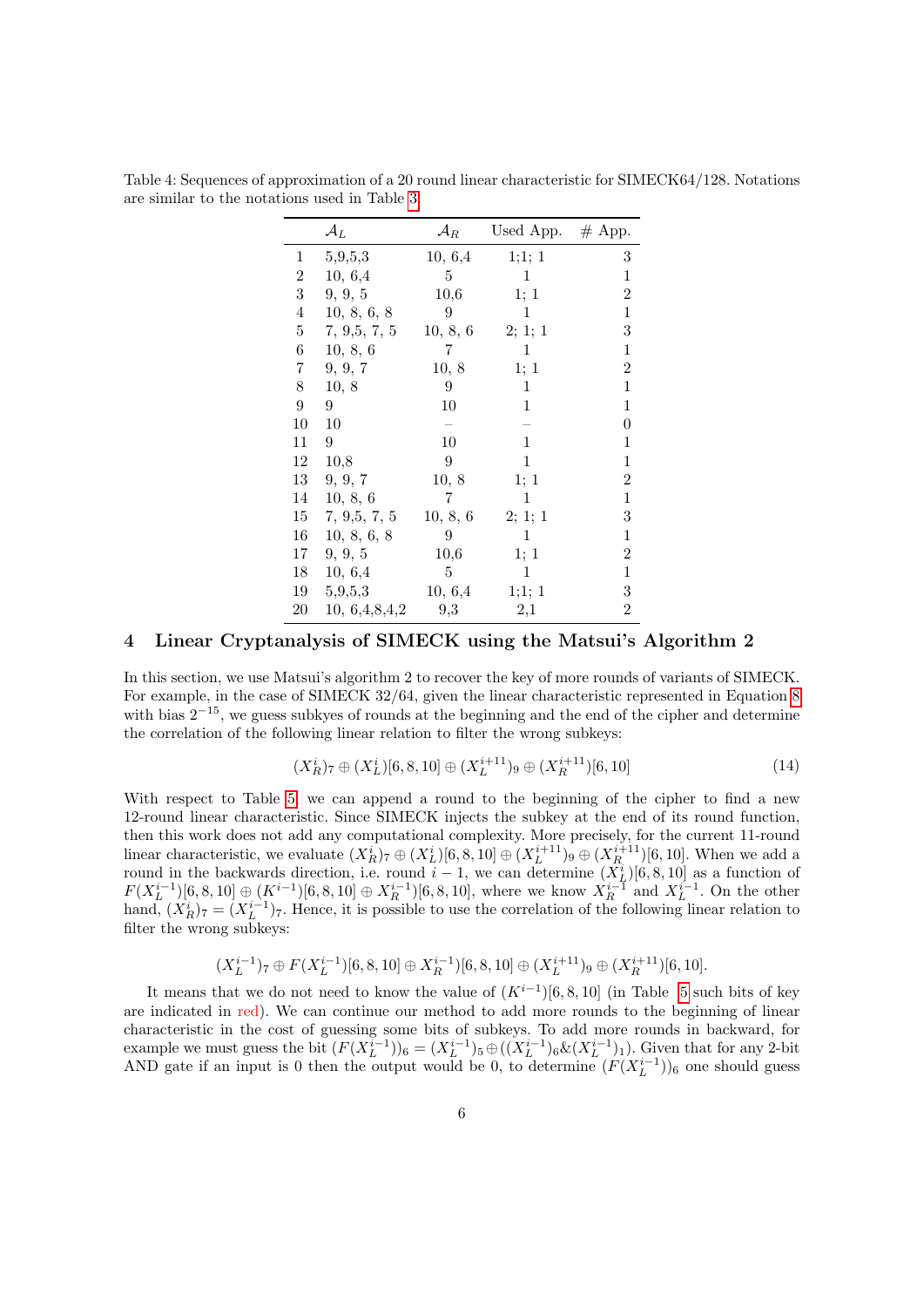$(X_L^{i-1})_1$  only if the guessed value for  $(X_L^{i-1})_6$  is 1, but it always should guess the value of  $(X_L^{i-1})_5$ (this observation originally has been used in [\[1\]](#page-8-1) to attack SIMON). So, in average we need one bit guess for  $(X_L^{i-1})_6$  and  $(X_L^{i-1})_1$  (in Table [5](#page-6-0) such bits are indicated inblue).

Following this approach, Table [5](#page-6-0) shows the bits of subkeys that should be guessed (31 bits of subkey in average) when we add 3 rounds at the top and 4 rounds at the bottom of the 11-round characteristic of Equation [8.](#page-2-1) Hence, we can attack 18 rounds of SIMMECK32/64 using Algorithm 2 of Matsui to recover bits of subkeys. For the data complexity of  $2^{31}$  and the time complexity of  $2^{63.5}$ the attack success probability would be 0.477 [\[19\]](#page-9-17).

<span id="page-6-0"></span>Table 5: The keys (in black) that should be guessed to attack 18 rounds of SIMECK32/64. The red bits are not required to be guessed and the blue bits cost guessing a half bit on average. Here  $i \sim j$ denotes the sequence of numbers  $i, i - 1, \ldots, j + 1, j$ , LC is the core linear characteristic, BW is the rounds added at the top and FW is the rounds added at the bottom of the core linear characteristic and AGK denotes average guessed subkey-bits.

|           |                                                                                 | $\mathcal{A}_L$                                                                                             | $\mathcal{A}_R$                                                         | active subkeys' bits         | AGK.      |
|-----------|---------------------------------------------------------------------------------|-------------------------------------------------------------------------------------------------------------|-------------------------------------------------------------------------|------------------------------|-----------|
| <b>BW</b> | $-2$                                                                            | $15\sim0$                                                                                                   |                                                                         | 14,12,10,8,6,3,1,9,7,5,4,2,0 | $2^{9.5}$ |
|           | $-1$                                                                            | $14,12,10\sim0$                                                                                             | $10\sim 5, 3, 1$                                                        | 9,7,10,8,5,6,3,1             | $2^3$     |
|           | $\Omega$                                                                        | $10\sim 5, 3,1$                                                                                             | 10, 8, 6                                                                | 10, 8, 6                     | $\Omega$  |
| LC        | 1<br>2<br>3<br>$\overline{4}$<br>$\overline{5}$<br>6<br>7<br>8<br>9<br>10<br>11 | 10, 8, 6<br>9, 9, 7<br>10, 8<br>9<br>10<br>9<br>10,8<br>9, 9, 7<br>10, 8, 6<br>7, 9, 5, 7, 5<br>10, 8, 6, 8 | $\overline{7}$<br>10, 8<br>9<br>10<br>10<br>9<br>10, 8<br>10, 8, 6<br>9 |                              |           |
| <b>FW</b> | 13                                                                              | 10,9,6,5,1                                                                                                  | 10,6                                                                    | 10,6                         | $\Omega$  |
|           | 14                                                                              | $12,10\sim8,6\sim4,1,0$                                                                                     | 10,9,6,5,1                                                              | 9,10,6,5,1                   | $2^2\,$   |
|           | 15                                                                              | $15,12 \sim 3,1,0$                                                                                          | $12,10\sim8,6\sim4,1,0$                                                 | 8,12,10,6,1,9,5,4,0          | $2^6$     |
|           | 16                                                                              | $15,14,12\negmedspace\sim\negmedspace 0$                                                                    | $15,12 \sim 3,1,0$                                                      | $12,7,15,11\sim8,6\sim3,1,0$ | $2^{12}$  |

Given Equation [10,](#page-3-0) as a linear characteristic for SIMECK48/96, is possible to apply the above technique to extend the linear characteristics over more number of rounds. However, the bias of that linear characteristic is  $2^{-24}$ , which means that we can not use it to mount an attack with high success probability [\[17,](#page-9-14) [19\]](#page-9-17). Hence, we use Equation [15](#page-7-1) which covers 15 rounds. Table [6](#page-7-2) shows the bits of subkeys that should be guessed (49 bits of subkey in average) when we add 4 rounds at the top and 4 rounds at the bottom of the 15-round characteristic of Equation [15.](#page-7-1) Hence, we can attack 23 rounds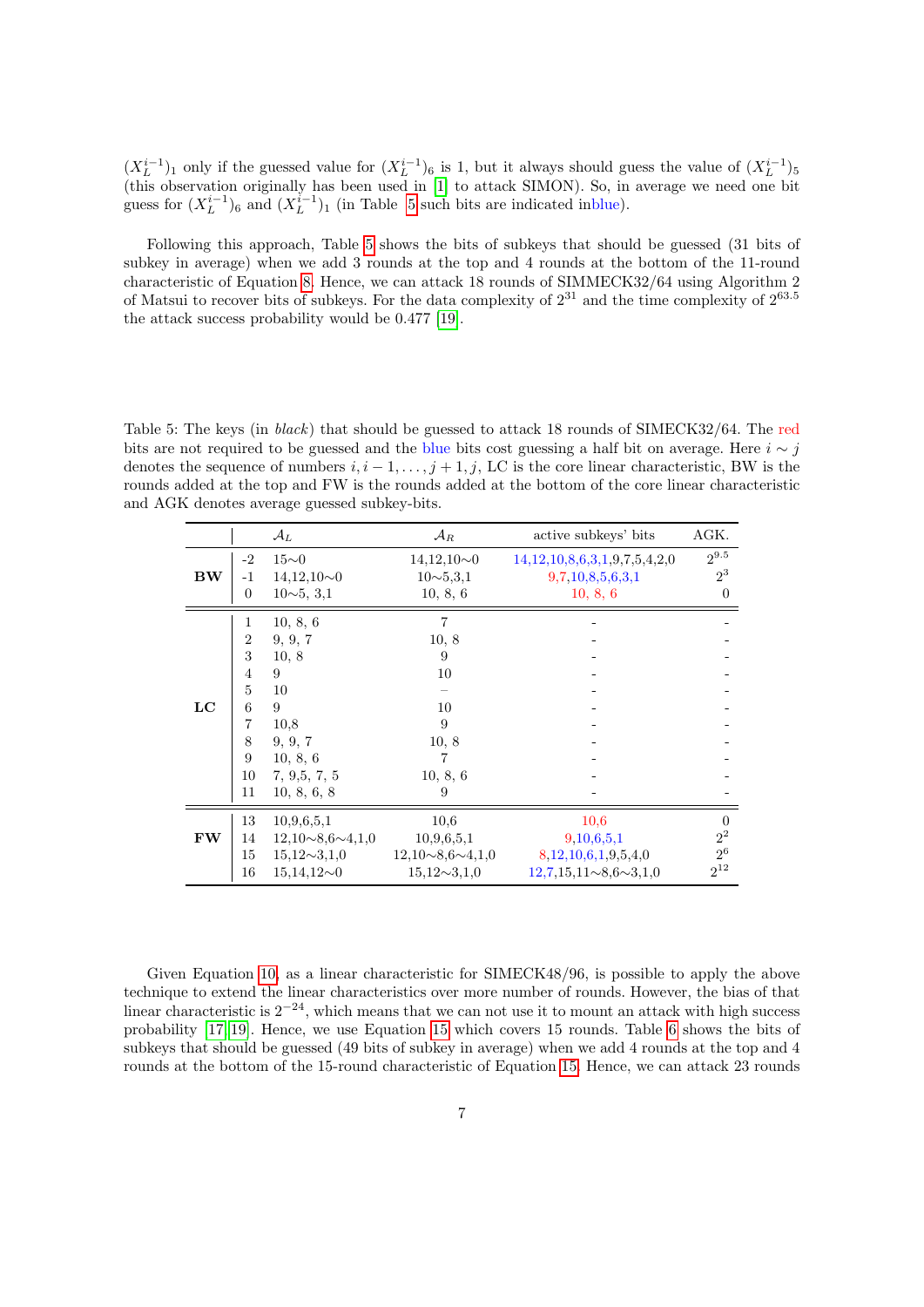<span id="page-7-1"></span>of SIMECK48/96 using Algorithm 2 of Matsui to recover bits of subkeys. For the data complexity of  $2^{45}$  and the time complexity of  $2^{94}$  the attack success probability would be 0.477 [\[19\]](#page-9-17).

$$
\begin{pmatrix}\n(X_R^1)_5 \oplus (X_L^1)[4,6,10] \\
\oplus (X_L^{16})_9 \oplus (X_R^{16})[6,10]\n\end{pmatrix} = \begin{pmatrix}\n(K^1)_5 \oplus (K^2)[6,10] \oplus (K^3)_9 \oplus (K^4)[6,8,10] \\
\oplus (K^5)_7 \oplus (K^6)[8,10] \oplus (K^7)_9 \oplus (K^8)_{10} \\
\oplus (K^{10})_{10} \oplus (K^{11})_9 \oplus (K^{12})[8,10] \oplus (K^{13})_7 \\
\oplus (K^{14})[6,8,10] \oplus (K^{15})_9\n\end{pmatrix},
$$
\n(15)

<span id="page-7-2"></span>Table 6: The keys (in black) that should be guessed to attack 23 rounds of SIMECK48/96. Notations are similar to the notations used in Table [5.](#page-6-0)

|           |                                                                               | $\mathcal{A}_{L}$                                                                                                                                                 | $\mathcal{A}_R$                                                                                                    | active subkeys' bits                                | AGK.             |
|-----------|-------------------------------------------------------------------------------|-------------------------------------------------------------------------------------------------------------------------------------------------------------------|--------------------------------------------------------------------------------------------------------------------|-----------------------------------------------------|------------------|
| <b>BW</b> | $-3$                                                                          | $23 \sim 12, 10 \sim 0$                                                                                                                                           | $23 \sim 17, 15, 13, 10 \sim 0$                                                                                    | $7,20,18,15,13,23 \sim 21,19,17,10 \sim 8,6 \sim 0$ | $2^{17}$         |
|           | $-2$                                                                          | $23 \sim 17, 15, 13, 10 \sim 0$                                                                                                                                   | $23,22,20,18,10\sim8,6\sim0$                                                                                       | 8, 2, 23, 20, 18, 10, 6, 1, 22, 9, 5, 4, 3, 0       | $2^9\,$          |
|           | $-1$                                                                          | $23,22,20,18,10\sim8,6\sim0$                                                                                                                                      | $23,10,9,6 \sim 3,1$                                                                                               | $9,3,23,10,6 \sim 4,1$                              | $2^3$            |
|           | $\overline{0}$                                                                | $23,10,9,6 \sim 3,1$                                                                                                                                              | 10,6,4                                                                                                             | 10,6,4                                              | $\Omega$         |
| LC        | 1<br>2<br>3<br>4<br>5<br>6<br>7<br>8<br>9<br>10<br>11<br>12<br>13<br>14<br>15 | 10, 6,4<br>9, 9, 5<br>10, 8, 6, 8<br>7, 9, 5, 7, 5<br>10, 8, 6<br>9, 9, 7<br>10, 8<br>9<br>10<br>9<br>10,8<br>9, 9, 7<br>10, 8, 6<br>7, 9, 5, 7, 5<br>10, 8, 6, 8 | $\overline{5}$<br>10,6<br>9<br>10, 8, 6<br>10, 8<br>9<br>10<br>10<br>9<br>10, 8<br>$\overline{7}$<br>10, 8, 6<br>9 |                                                     |                  |
| <b>FW</b> | 16                                                                            | 10,9,6,5,1                                                                                                                                                        | 10,6                                                                                                               | 10,6                                                | $\overline{0}$   |
|           | 17                                                                            | $20,10\sim8,6\sim4,1,0$                                                                                                                                           | 10,9,6,5,1                                                                                                         | 9,10,6,5,1                                          | $2^{\mathrm{2}}$ |
|           | 18                                                                            | $23,20,19,15,10\sim3,1,0$                                                                                                                                         | $20,10\sim8,6\sim4,1,0$                                                                                            | 8,20,10,6,1,9,5,4,0                                 | $2^6\,$          |
|           | 19                                                                            | $23,22,20 \sim 18,15,14,10 \sim 0$                                                                                                                                | $23,20,19,15,10\sim3,1,0$                                                                                          | $7,20,15,23,19,10\sim8,6\sim3,1,0$                  | $2^{12}$         |

Similarly, given Equation [12](#page-3-2) with bias  $2^{-30}$ , it is possible to apply this technique to extend the linear characteristics to 27 rounds of SIMECK64/128 (Table [7\)](#page-8-2). To attack 27 rounds of SIMECK64/128, the data complexity is  $2^{61}$ , the time complexity is  $2^{120.5}$  and the attack success probability would be 0.477 [\[19\]](#page-9-17).

## <span id="page-7-0"></span>5 Conclusion and Open Problems

In this paper, we analyzed the security of SIMECK family against linear cryptanalysis techniques. Our results show that each variant of SIMON provides better security against linear cryptanalysis compared to equivalent SIMECK variant. More precisely, the best known attack on SIMON32/64,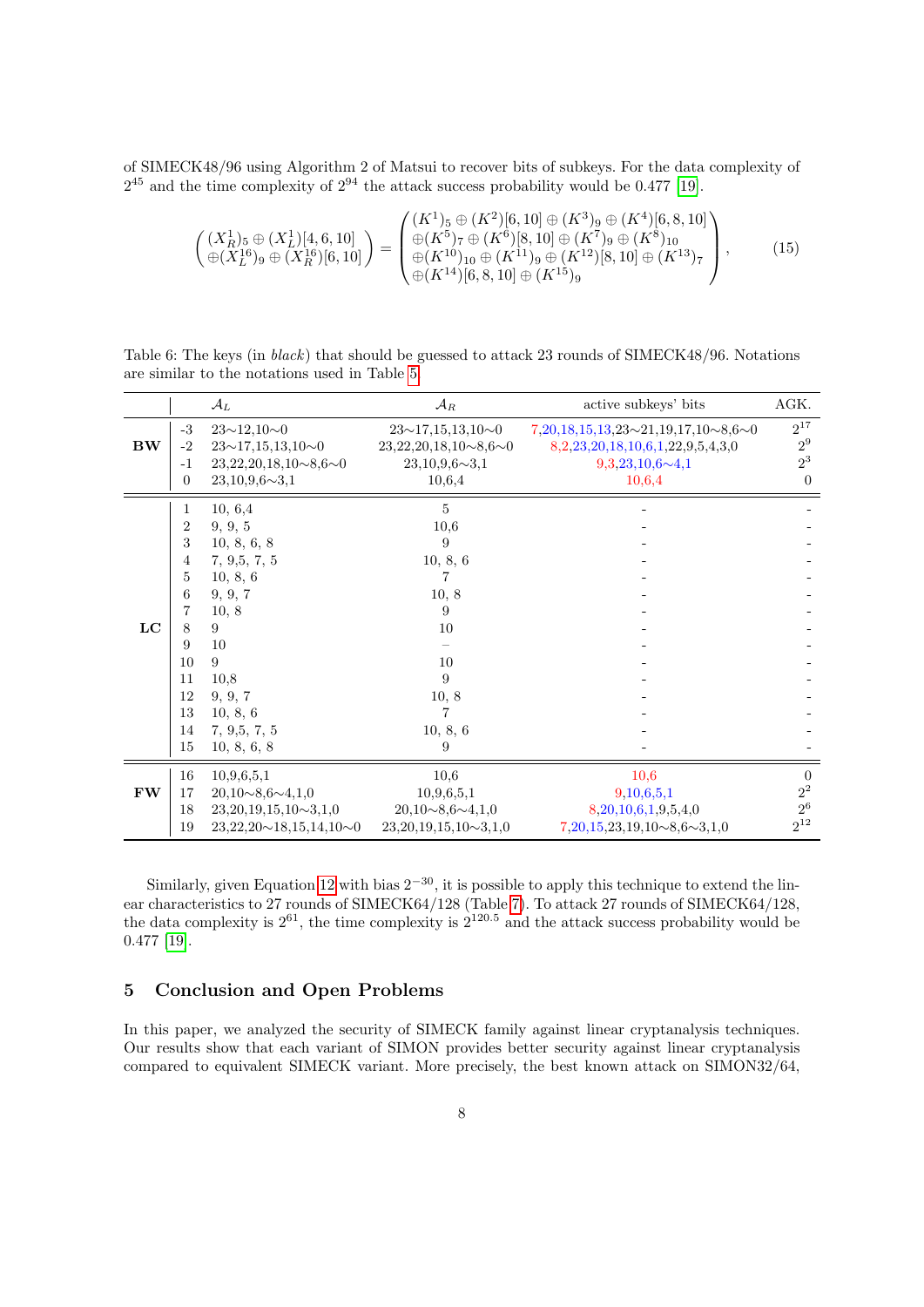|           |                | $\mathcal{A}_L$                     | $\mathcal{A}_R$                     | active subkeys' bits                                | AGK.           |
|-----------|----------------|-------------------------------------|-------------------------------------|-----------------------------------------------------|----------------|
|           | $-3$           | $31 \sim 20, 18, 16, 10 \sim 0$     | $31 \sim 25, 23, 21, 10 \sim 0$     | $7,28,26,23,21,31 \sim 29,27,25,10 \sim 8,6 \sim 0$ | $2^{17}$       |
| <b>BW</b> | $-2$           | $31 \sim 25, 23, 21, 10 \sim 0$     | $31,30,28,26,10\sim8,6\sim0$        | 8, 2, 31, 28, 26, 10, 6, 1, 30, 9, 5, 4, 3, 0       | $2^9\,$        |
|           | $-1$           | $31,30,28,26,10\sim8,6\sim0$        | $31,10,9,6 \sim 3,1$                | $9,3,31,10,6 \sim 4,1$                              | $2^3$          |
|           | $\overline{0}$ | $31,10,9,6 \sim 3,1$                | 10,6,4                              | 10,6,4                                              | $\left($       |
|           | 1              | 10, 6,4                             | 5                                   |                                                     |                |
|           | $\overline{2}$ | 9, 9, 5                             | 10,6                                |                                                     |                |
|           | 3              | 10, 8, 6, 8                         | 9                                   |                                                     |                |
|           | 4              | 7, 9, 5, 7, 5                       | 10, 8, 6                            |                                                     |                |
|           | 5              | 10, 8, 6                            |                                     |                                                     |                |
|           | 6              | 9, 9, 7                             | 10, 8                               |                                                     |                |
|           | 7              | 10, 8                               | 9                                   |                                                     |                |
|           | 8              | 9                                   | 10                                  |                                                     |                |
|           | 9              | 10                                  |                                     |                                                     |                |
| LC        | 10             | 9                                   | 10                                  |                                                     |                |
|           | 11             | 10,8                                | 9                                   |                                                     |                |
|           | 12             | 9, 9, 7                             | 10, 8                               |                                                     |                |
|           | 13             | 10, 8, 6                            | $\overline{7}$                      |                                                     |                |
|           | 14             | 7, 9, 5, 7, 5                       | 10, 8, 6                            |                                                     |                |
|           | 15             | 10, 8, 6, 8                         | 9                                   |                                                     |                |
|           | 16             | 9, 9, 5                             | 10,6                                |                                                     |                |
|           | 17             | 10, 6,4                             | 5                                   |                                                     |                |
|           | 18             | 5,9,5,3                             | 10, 6,4                             |                                                     |                |
|           | 19             | 10, 6,4,8,4,2                       | 9,3                                 |                                                     |                |
|           | 20             | $29,10 \sim 5,3 \sim 1$             | 10,8,6,2                            | 10,8,6,2                                            | $\overline{0}$ |
| <b>FW</b> | 21             | $30 \sim 28, 24, 10 \sim 0$         | $29,10 \sim 5,3 \sim 1$             | 9,7,3,29,10,8,6,5,2,1                               | $2^{3.5}$      |
|           | 22             | $31 \sim 27, 24, 23, 19, 10 \sim 0$ | $30 \sim 28, 24, 10 \sim 0$         | 8,6,30,29,24,10,3,2,28,9,7,5,4,1,0                  | $2^{10}$       |
|           | 23             | $31 \sim 22, 19, 18, 14, 10 \sim 0$ | $31 \sim 27, 24, 23, 19, 10 \sim 0$ | $30,24,19,7,31,29 \sim 27,23,10 \sim 8,6 \sim 0$    | $2^{17}$       |

<span id="page-8-2"></span>Table 7: The keys (in black) that should be guessed to attack 27 rounds of SIMECK64/128. Notations are similar to the notations used in Table [5.](#page-6-0)

SIMON48/96 and SIMON64/128 using Mastui's algorithm 1 covers 13, 16 and 19 rounds respectively while our result on SIMECK32/64, SIMECK48/96, SIMECK64/128 covers 14, 19 and 22 rounds. Moreover, the best known attack on SIMON32/64, SIMON48/96 and SIMON64/128 using Mastui's algorithm 2 covers 18, 19 and 21 rounds respectively while our result on SIMECK32/64, SIMECK48/96, SIMECK64/128 covers 18, 23 and 27 rounds. Hence, in the perspective of linear cryptanalysis, SIMON provides better security margin compared to SIMECK.

On the other hand, from the point of number of rounds attacked, linear hull [\[18\]](#page-9-18) shows to be a more promising approach to analyze the security of SIMON [\[1,](#page-8-1) [11,](#page-9-12) [20\]](#page-9-13) compared to other attacks. Hence, as a future work, we aim to investigate the security of SIMECK variants against this attack.

#### References

- <span id="page-8-1"></span>1. M. A. Abdelraheem, J. Alizadeh, H. AlKhzaimi, M. R. Aref, N. Bagheri, P. Gauravaram, and M. M. Lauridsen. Improved linear cryptanalysis of round reduced SIMON. IACR Cryptology ePrint Archive, 2014:681, 2014.
- <span id="page-8-0"></span>2. F. Abed, E. List, S. Lucks, and J. Wenzel. Differential Cryptanalysis of Reduced-Round Simon. Cryptology ePrint Archive, Report 2013/526, 2013. <http://eprint.iacr.org/>.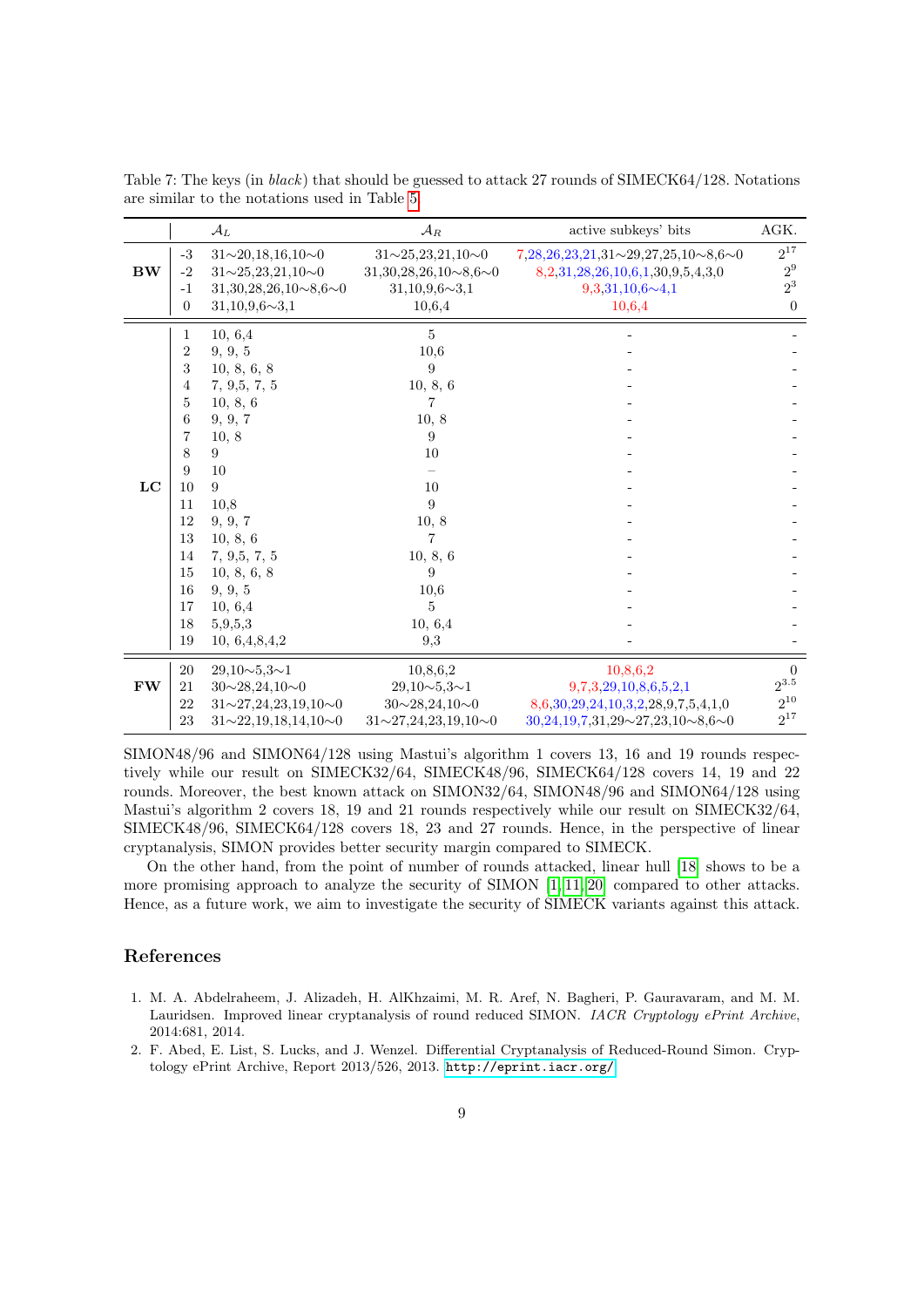- <span id="page-9-1"></span>3. F. Abed, E. List, S. Lucks, and J. Wenzel. Differential cryptanalysis of round-reduced simon and speck. In C. Cid and C. Rechberger, editors, FSE 2014, volume 8540 of Lecture Notes in Computer Science, pages 525–545. Springer, 2014.
- <span id="page-9-4"></span>4. J. Alizadeh, H. AlKhzaimi, M. R. Aref, N. Bagheri, P. Gauravaram, A. Kumar, M. M. Lauridsen, and S. K. Sanadhya. Cryptanalysis of SIMON variants with connections. In N. Saxena and A. Sadeghi, editors, RFIDSec 2014, volume 8651 of Lecture Notes in Computer Science, pages 90–107. Springer, 2014.
- <span id="page-9-10"></span>5. J. Alizadeh, N. Bagheri, P. Gauravaram, A. Kumar, and S. K. Sanadhya. Linear Cryptanalysis of Round Reduced SIMON. Cryptology ePrint Archive, Report 2013/663, 2013. <http://eprint.iacr.org/>.
- <span id="page-9-2"></span>6. H. AlKhzaimi and M. M. Lauridsen. Cryptanalysis of the SIMON Family of Block Ciphers. IACR Cryptology ePrint Archive, 2013:543, 2013.
- <span id="page-9-11"></span>7. T. Ashur. Improved linear trails for the block cipher simon. IACR Cryptology ePrint Archive, 2015:285, 2015.
- <span id="page-9-0"></span>8. R. Beaulieu, D. Shors, J. Smith, S. Treatman-Clark, B. Weeks, and L. Wingers. The SIMON and SPECK Families of Lightweight Block Ciphers. Cryptology ePrint Archive, Report 2013/404, 2013. <http://eprint.iacr.org/2013/404>.
- <span id="page-9-3"></span>9. A. Biryukov, A. Roy, and V. Velichkov. Differential analysis of block ciphers SIMON and SPECK. In C. Cid and C. Rechberger, editors, FSE 2014, volume 8540 of Lecture Notes in Computer Science, pages 546–570. Springer, 2014.
- <span id="page-9-5"></span>10. C. Boura, M. Naya-Plasencia, and V. Suder. Scrutinizing and improving impossible differential attacks: Applications to clefia, camellia, lblock and simon. In P. Sarkar and T. Iwata, editors, Advances in Cryptology - ASIACRYPT 2014, volume 8873 of Lecture Notes in Computer Science, pages 179–199. Springer, 2014.
- <span id="page-9-12"></span>11. H. Chen and X. Wang. Improved Linear Hull Attack on Round-Reduced Simon with Dynamic Keyguessing Techniques, 2015.
- <span id="page-9-6"></span>12. Z. Chen, N. Wang, and X. Wang. Impossible differential cryptanalysis of reduced round SIMON. IACR Cryptology ePrint Archive, 2015:286, 2015.
- <span id="page-9-15"></span>13. J. Y. Cho, M. Hermelin, and K. Nyberg. A New Technique for Multidimensional Linear Cryptanalysis with Applications on Reduced Round Serpent. In *ICISC*, pages 383-398, 2008.
- <span id="page-9-7"></span>14. N. Courtois, T. Mourouzis, G. Song, P. Sepehrdad, and P. Susil. Combined algebraic and truncated differential cryptanalysis on reduced-round simon. In M. S. Obaidat, A. Holzinger, and P. Samarati, editors, SECRYPT 2014, pages 399–404. SciTePress, 2014.
- <span id="page-9-8"></span>15. I. Dinur. Improved differential cryptanalysis of round-reduced speck. In A. Joux and A. M. Youssef, editors, Selected Areas in Cryptography - SAC 2014 - 21st International Conference, Montreal, QC, Canada, August 14-15, 2014, Revised Selected Papers, volume 8781 of Lecture Notes in Computer Science, pages 147–164. Springer, 2014.
- <span id="page-9-16"></span>16. J. N. Jr., B. Preneel, and J. Vandewalle. Linear Cryptanalysis of Reduced-Round Versions of the SAFER Block Cipher Family. In B. Schneier, editor, FSE, volume 1978 of Lecture Notes in Computer Science, pages 244–261. Springer, 2000.
- <span id="page-9-14"></span>17. M. Matsui. Linear Cryptoanalysis Method for DES Cipher. In T. Helleseth, editor, EUROCRYPT, volume 765 of Lecture Notes in Computer Science, pages 386–397. Springer, 1994.
- <span id="page-9-18"></span>18. K. Nyberg. Linear Approximation of Block Ciphers. In A. D. Santis, editor, Advances in Cryptology - EUROCRYPT '94, Workshop on the Theory and Application of Cryptographic Techniques, Perugia, Italy, May 9-12, 1994, Proceedings, volume 950 of Lecture Notes in Computer Science, pages 439–444. Springer, 1994.
- <span id="page-9-17"></span>19. A. A. Selçuk. On probability of success in linear and differential cryptanalysis. J. Cryptology,  $21(1):131-$ 147, 2008.
- <span id="page-9-13"></span>20. D. Shi, L. Hu, S. Sun, L. Song, K. Qiao, and X. Ma. Improved Linear (hull) Cryptanalysis of Roundreduced Versions of SIMON. IACR Cryptology ePrint Archive, 2014:973, 2014.
- <span id="page-9-9"></span>21. S. Sun, L. Hu, M. Wang, P. Wang, K. Qiao, X. Ma, D. Shi, L. Song, and K. Fu. Towards Finding the Best Characteristics of Some Bit-oriented Block Ciphers and Automatic Enumeration of (Related-key) Differential and Linear Characteristics with Predefined Properties. IACR Cryptology ePrint Archive, 2014:747, 2014.